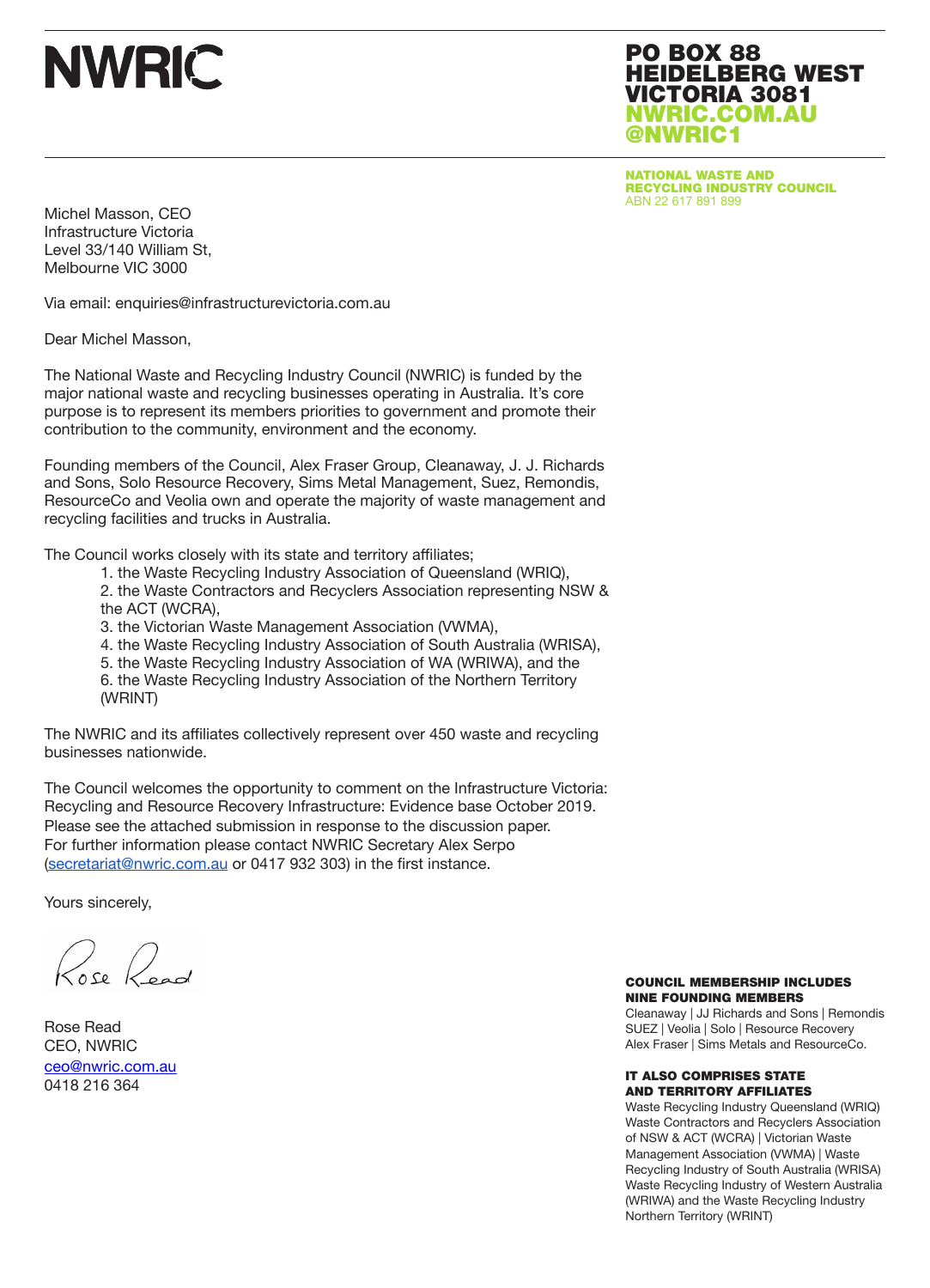### Infrastructure Victoria - response to questions

#### **Definitions**

The NWRIC is very concerned with how "Recovery" has been defined in this document. It should not include collection, sorting and aggregating. This is incorrect, confusing and contrary to how recovery is used in the industry.

Recovery is the amount of resources or energy recovered from materials in a recycling or energy recovery process. It is not the process of collecting, sorting and aggregating. See the definitions used in the National Television and Computer Recycling Scheme (NTCRS) and the AS 5377 Standard for the Collection, Transport and recycling of End of Life Electronic and Electrical Equipment.

This is important in terms of achieving performance indicators. Typical performance indicators are material recovery rates, for example, target under the NTCRS.

Collection, sorting and aggregation should be identified separately. They are often undertaken by different organisations and should be measured separately.

To understand and manage waste and resource recovery better it is important that these phases are all recognised and measured separately to avoid confusion and have better traceability of materials through a circular economy.

#### **Role of the Australian Government**

It is disappointing to see a lack of understanding of the various federal Acts and initiatives that impact the waste and recycling industry and influence waste and resource management in Australia.

Specifically there is no acknowledgement of the following Acts and initiatives;

- Product Stewardship Act 2011
- Product Stewardship (Television and Computers) Regulation.<br>● Hazardous Waste Act
- **Hazardous Waste Act**
- Customs Act
- National Environment Protection Council Act<br>● National Environment Protection Measure Lis
- **National Environment Protection Measure Used Packaging**
- Oil Stewardship Act
- Emissions Reduction Fund<br>● National Food Waste Strate
- **National Food Waste Strategy**
- National Heavy Vehicle Regulations
- Dangerous Goods Act
- Carbon Credits (Carbon Farming Initiative) Act & Regulations (Landfill and Alternative Waste Treatment).

#### **Have we identified the right outcomes for Victoria to aim for?**

The outcomes listed are appropriate and comprehensive and the NWRIC agrees that the highest priority outcome for waste and recycling infrastructure is strong local and state planning for existing and new waste and recycling facilities. Specifically, preventing encroachment of existing sites and allocating dedicated green zones for future sites. As well as ensuring tenure and buffer zones for existing and new sites and that there is sufficient facilities strategically located across the State to service businesses and communities to handle any failures elsewhere in the system.

What has also been lacking is the failure to integrate the SWRRIP and Regional WRRIP with local and state planning decisions and plans.

One gap in the outcomes is linking strong end markets with ensuring recycled materials are being used in products and packaging put onto the market. If Victoria is to progress to a more circular economy using recovered materials in products and packaging as well as new construction projects is key.

#### **Have we identified the most effective potential actions that government could take?**

With regard to waste and recycling infrastructure for Victoria, the NWRIC agrees the importance of minimising waste generation as a key driver in ensuring a more resilient waste and resource management sector.

Specifically, we believe progress includes product stewardship initiatives at a state and national level; banning prob-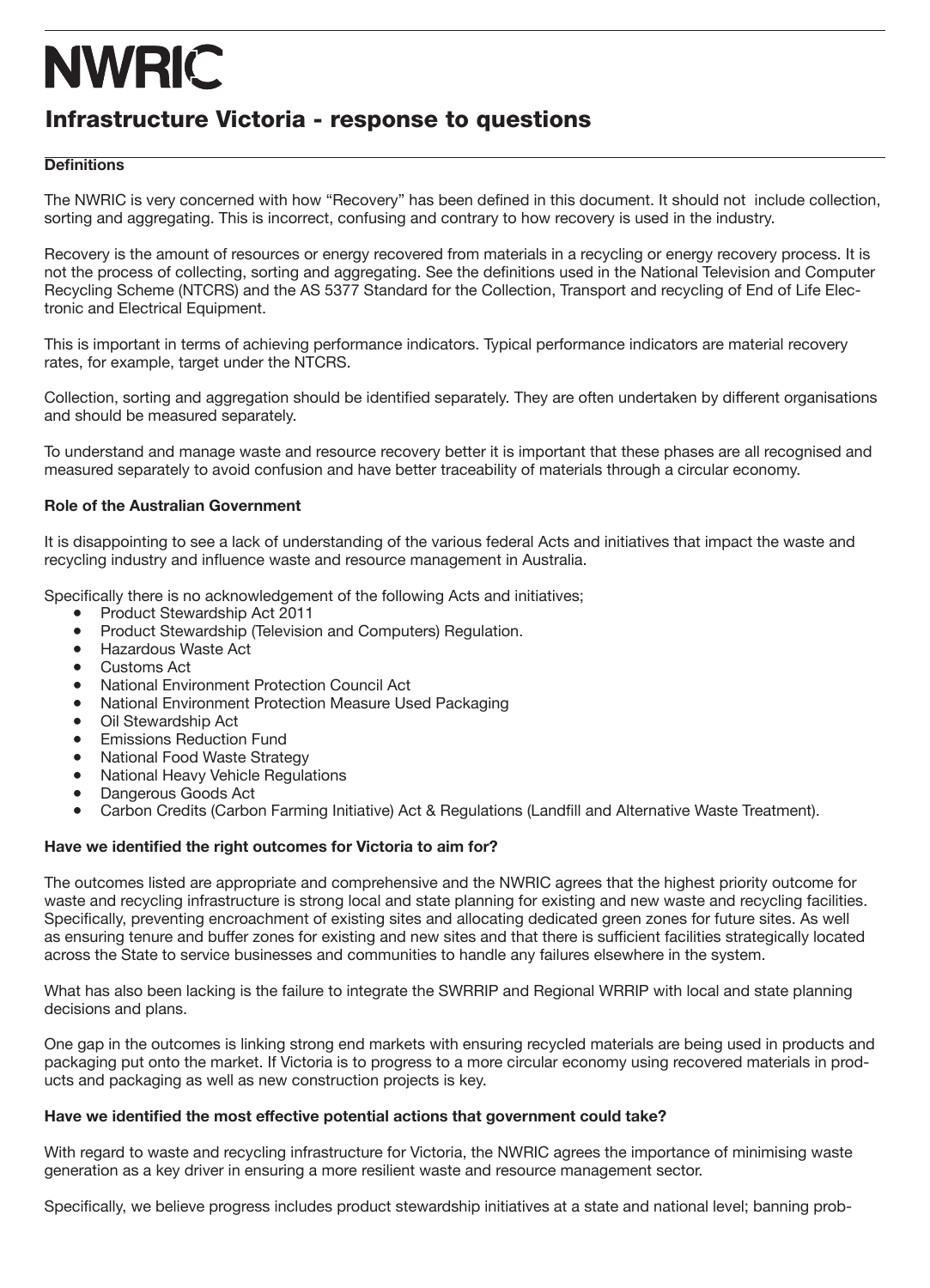### Infrastructure Victoria - response to questions

lematic and hazardous materials and chemicals; community and business education; enabling greater reuse, repair and sharing reducing Victoria's waste generation.

More specifically, with regard to the five areas of potential action, we offer the following comment;

#### **● Sector wide improvements**

Education and consistency on bin lid colours and contents is essential. Victoria has too much variability at the kerbside in particular. This is a simple fix and should be progressed as a matter of urgency. Waste generators either local councils on behalf of their households and businesses should be held accountable financially for not complying.

Monitoring and reporting on the movement of products and materials through the economy to ensure their use is optimised and any hazardous or dangerous items, substances and materials are disposed of properly and responsibly is very important. Given the rapid development of digital technology this can be implemented more cost effectively for all stakeholders. Resourcing upgrading of facilities and businesses to be able to contribute to this information flow will be required. This system will help develop more meaningful performance indicators and targets to measure the health and sustainability of the waste and resource recovery sector.

#### **● Supporting the reprocessing sector**

As acknowledged in the report the two key drivers to best assist the reprocessing sector are firstly, creating stronger end markets for recovered materials through government procurement and secondly, cleaning up the input of materials into the reprocessing sector through better education, source separation, equipment to transport materials more efficiently without compromising material quality and sorting equipment.

On the market development side the NWRIC is calling for mandated minimum recycled content levels in packaging, products and construction (e.g. roads etc). Without demand for recovered materials there will be no reprocessing sector or resource recovery.

The NWRIC also strongly supports the introduction of a container deposit scheme in line with the rest of Australia as a matter of urgency as a way to clean up input of materials in the recycling sector.

As well as implementing a regulated battery recycling program to remove these dangerous items from rubbish and recycling collections, where they contaminate valuable recyclables and cause fires.

Similarly, the NWIRC supports the banning hazardous substances e.g. PFAS in products and problematic and difficult to recycle plastics in packaging such as PVC, PS.

#### **● Better enable use of products containing recycled materials**

If Victoria was doing well in using recovered materials, it wouldn't have stockpiles of glass and tyres.

No state or territory, including Victoria has created the right regulatory or procurement policies currently to create a market pull for recovered materials to consider otherwise is naive.

Victoria along with every other local, state and federal government needs to significantly ramp up its efforts to identify where and how they can use recovered materials and reflect this in nationally coordinated specifications and procurement guidelines as a matter of urgency.

Victoria along with every other local, state and federal government needs to report annually on how much recovered materials or products and packaging with recycled content they have purchased. This reporting requirement should also be put in place for publicly listed companies.

#### **● Providing clarity to the waste to energy sector**

The NWRIC supports waste to energy as an important solution to deal with those materials and products that can not be recycled or composted. This technology can be used in Victoria to manage non-recyclable or contaminated organic material. Certainty on where business can invest is essential.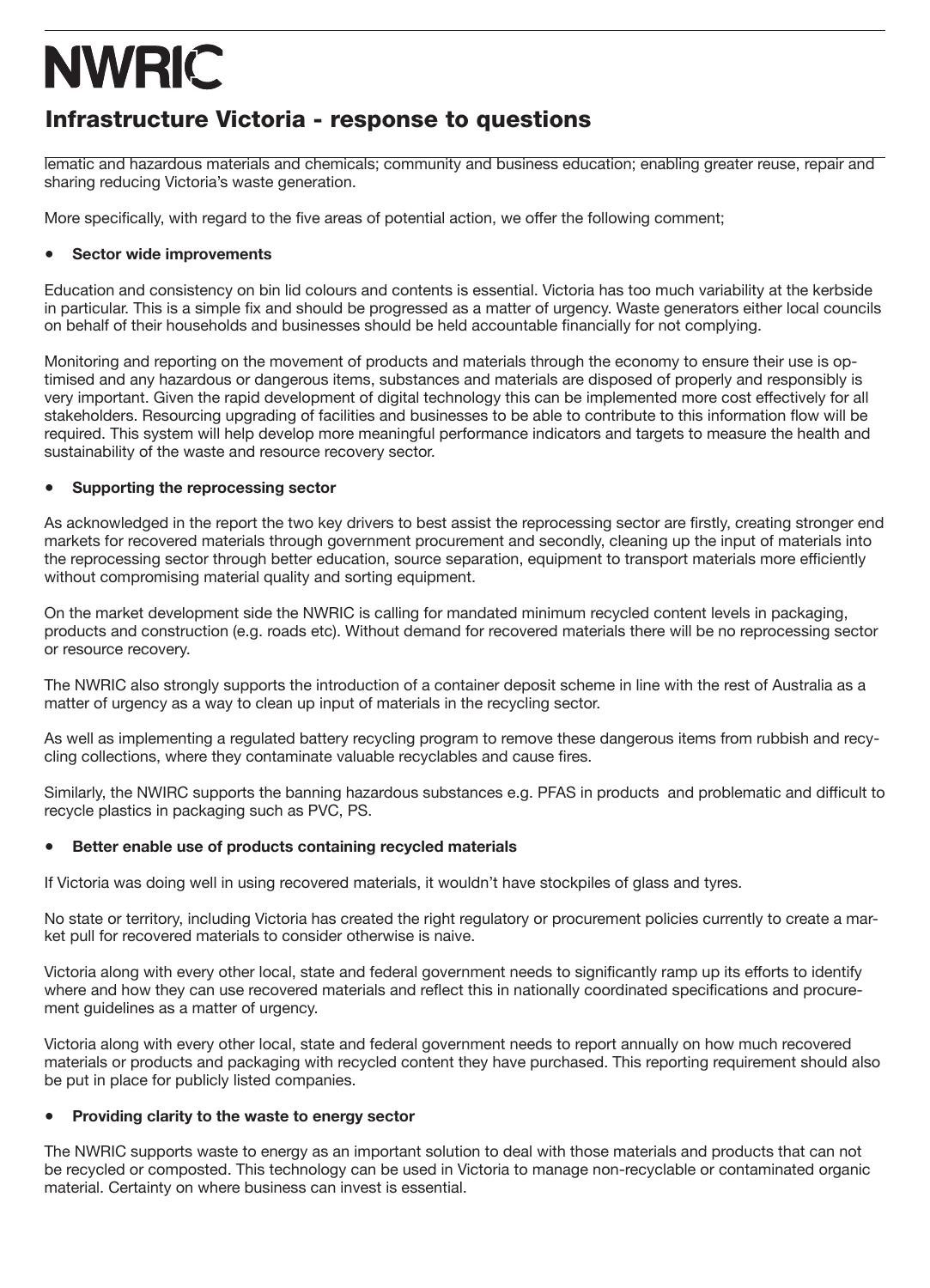### Infrastructure Victoria - response to questions

With regard to landfill levy pricing, the NWRIC is calling for a 'National Waste/Landfill Levy Pricing Strategy' that ensures the differing levy price points across the State and Territories do not encourage poor resource recovery outcomes and irresponsible waste management. Please see attached *NWRIC White Paper: A Review of State waste and Landfill Levies.*

### **● Support high levels of organics, particularly food organics**

The NWRIC fully supports greater diversion of organics and food waste from landfill. As identified in the report the key areas for action are creating markets for compost, this requires substantial work with the agricultural sector and local councils, both potential users of this material. Strategic location of composting facilities to be able to balance distance from source to market. Improved collection methods and strict controls on compostable packaging (national standards) to ensure organic and food waste streams are not contaminated. Plus substantial education to ensure households and businesses can participate responsibly. Along with support for R&D to develop compost products and fertilizers.

### **Which, if any, of the initiatives implemented in Wales would you like to see applied in Victoria?**

Across the UK, there has been harmonisation of waste and recycling regulations across a population in excess of 60 million. Australia could follow this example and seek a national vision across the six States and two Territories. The NWRIC believe waste and resource recovery regulations should be harmonised in a similar manner to the National Heavy Vehicle Regulator (NHVR); or Work, Health and Safety (WH&S) regulations.

Wales has invested in energy recovery technology, and has many process engineered fuel factories. These represent a better environmental and economic outcome compared to landfill. In the UK biosolids are recovered for energy when too contaminated to apply to land.

As indicated in the discussion paper, the weakness in the Wales strategy is the underdeveloped markets for some materials, especially plastics.

The NWRIC considers that Victoria should not follow past actions by other states, but rather learn from their errors and focus its efforts on creating markets for recovered materials as its first priority and reducing waste generation and contamination of recyclable materials as its second priority. This will facilitate greater value and re-circulation of materials through the economy. This approach underpinned by much stronger planning regulations that protect and ensure future provision for waste and recycling sites across Victoria is key.

#### **What do you think of the market design opportunities proposed to improve waste sector outcomes and efficiency?**

There are two aspects to ensuring developing market opportunities for recycled materials.

- Mandating minimum recycled content levels in construction, products and packaging by material type and being able to amend this over time. This can be done through government and business procurement, product stewardship schemes.
- Being able to provide recovered materials to required manufacturing/construction standard. This requires;
	- $\Box$  clear minimum specifications on what constitutes a recycled resource for each material type. E.g. see the ISRI Scrap Specifications that are for metals, paper, glass, plastics,
	- $\Box$  sorting equipment,<br> $\Box$  clean input materia
	- $\Box$  clean input materials, better source separation by having consistent agreed nationwide bin lid colours,  $\Box$  banning or creating alternative collection methods for problematic, hazardous or other materials and
	- banning or creating alternative collection methods for problematic, hazardous or other materials and products.

The NWRIC also notes the additional report from the Centre for Market Design (CMD). In particular the NWRIC supports the proposed initiatives including;

- mandatory insurance for all waste facilities,
- additional 'government created' market incentives for recycling,
- better and clear specifications for recovered materials.
- better policing of markets and initiatives to prevent illegal dumping, and<br>● support for more clarity in policy outcomes
- support for more clarity in policy outcomes.